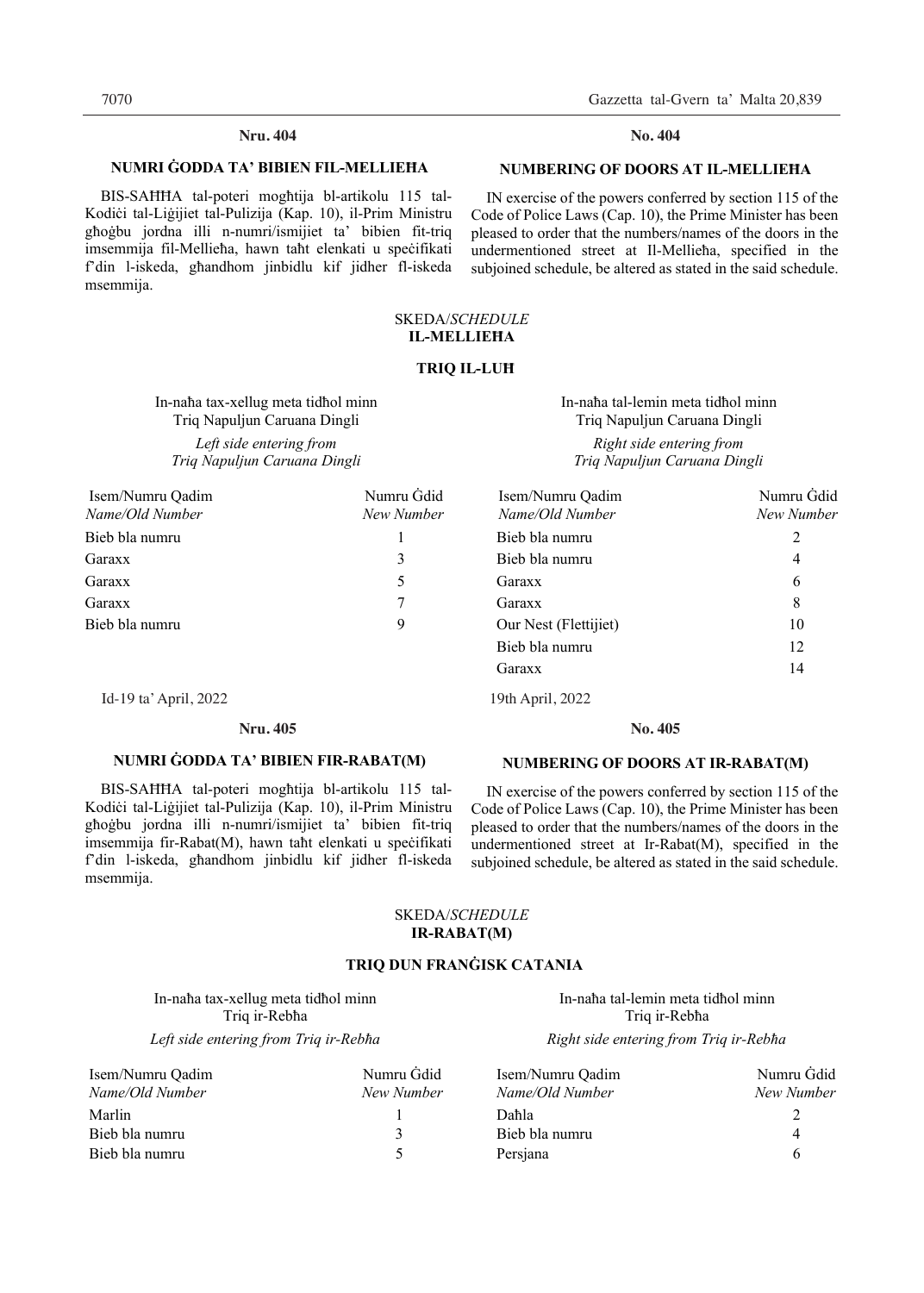| Isem/Numru Oadim<br>Name/Old Number | Numru Gdic<br>New Numbe |
|-------------------------------------|-------------------------|
| 15, Silmaril                        |                         |
| 17                                  | 9                       |
| Bieb bla numru                      | 11                      |
| 19, Lawrence House                  | 13                      |
| Id-19 ta' April, 2022               |                         |

#### **Nru. Nru. 406 No. 406**

# **NUMRI ĠODDA TA' BIBIEN FIL-FGURA**

# **Emendi**

B'RIFERENZA għan-Notifikazzjoni tal-Gvern Nru. 530 tas-16 ta' Lulju, 1999, taħt it-titlu 'Numri ġodda ta' bibien fil-Fgura', għandhom isiru dawn l-emendi kif indikati b'tipi **grassi**.

Isem/Numru Qadim Numru Ġdid Isem/Numru Qadim Numru Ġdid  $Name/Old Number$ 

19th April, 2022

**No.** 

# **NUMBERING OF DOORS AT IL-FGURA**

#### **Amendments**

WITH reference to Government Notice No. 530 dated 16th July, 1999, under the title 'Renumbering of doors at Il-Fgura', the following amendments in **bold** should be made.

# **IL-FGURA**

# **12. TRIQ TAL-GALLU**

# In-naħa tax-xellug meta tidħol minn In-naħa tal-lemin meta tidħol minn Triq Hompesch Triq Hompesch *Left side entering from Triq Hompesch Right side entering from Triq Hompesch*  Isem/Numru Qadim Numru ġdid Isem/Numru Qadim Numru ġdid *Name/Old Number New Number Name/Old Number New Number*Sacred Heart 62 Simam Cottage 64 Garaxx 66 għandhom jinqraw *should read*  Isem/Numru Qadim Numru ġdid Isem/Numru Qadim Numru ġdid *Name/Old Number New Number Name/Old Number New Number*62, Sacred Heart 62 **Bieb bla numru (Dar) 64 Beloved Mary (Flettijiet) 64A**  66 (Garaxx) 66 Id-19 ta' April, 2022 19th April, 2022 Id-19 ta' April, 2022 19th April, 2022**Nru. Nru. 407 No. 407 No.**

# **NUMRI ĠODDA TA' BIBIEN F'MARSASKALA**

# **Emendi**

B'RIFERENZA għan-Notifikazzjoni tal-Gvern Nru. 357 tat-13 ta' April, 2010, taħt it-titlu 'Numri ġodda ta' bibien f'Marsaskala', għandhom isiru dawn l-emendi kif indikati b'tipi **grassi**.

WITH reference to Government Notice No. 357 dated 13th April, 2010, under the title 'Renumbering of doors at Marsaskala', the following amendments in **bold** should be made.

# **MARSASKALA**

# **2. TRIQ IL-MAĦSEL**

In-naħa tax-xellug meta tidħol minn In-naħa tal-lemin meta tidħol minn

Isem/Numru Qadim Numru ġdid Isem/Numru Qadim Numru ġdid *Name/Old Number New Number Name/Old Number New Number*

Triq Tal-Gardiel Triq Tal-Gardiel

*Left side entering from Triq Tal-Gardiel Right side entering from Triq Tal-Gardiel*

| Isem/Numru Oadim | Numru gdid |
|------------------|------------|
| Name/Old Number  | New Number |
| Monshine         | 18         |

#### **NUMBERING OF DOORS AT MARSASKALA**

### **Amendments**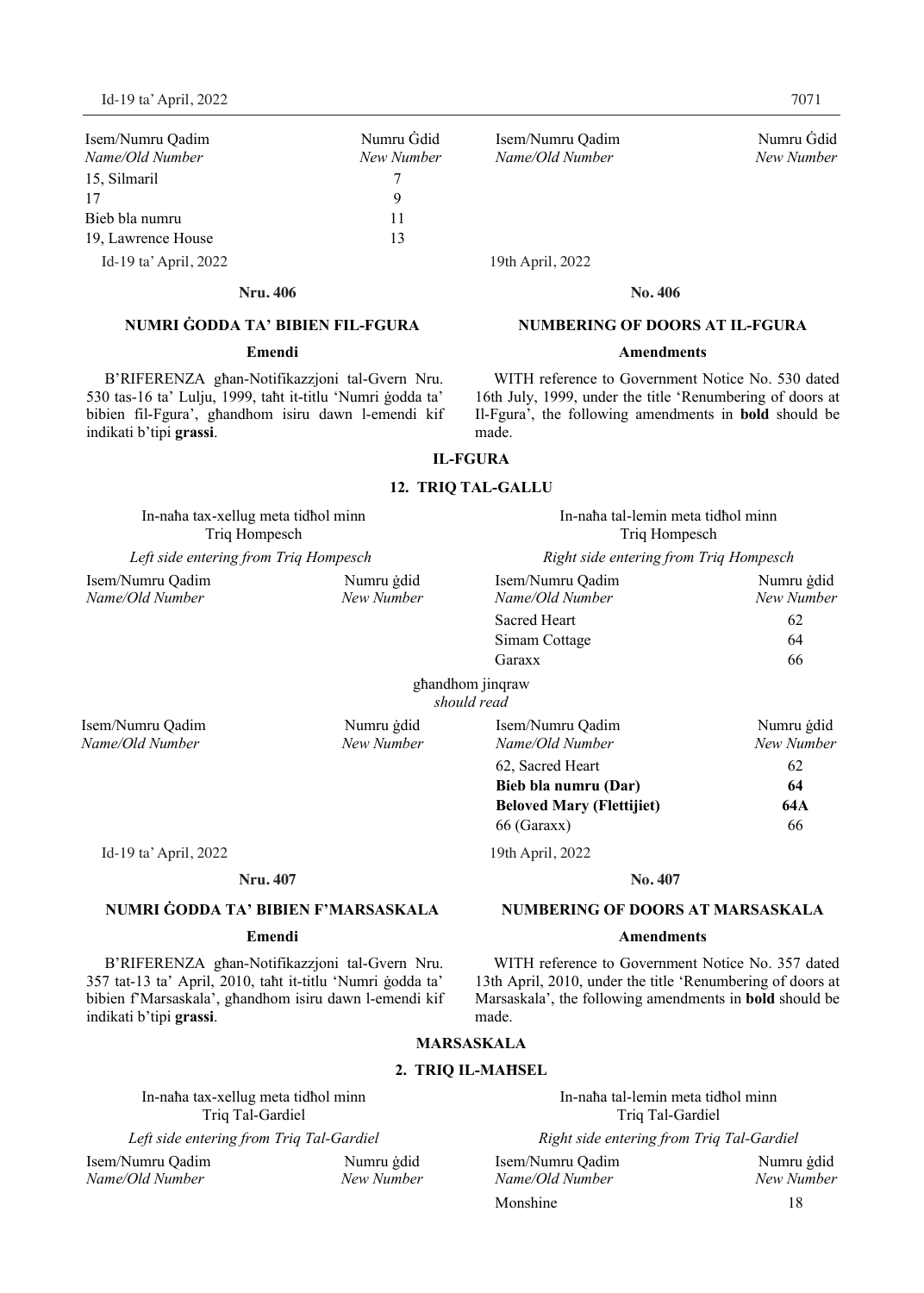| Isem/Numru Qadim<br>Name/Old Number                                                                                                                                                               | Numru Gdid<br>New Number | Isem/Numru Qadim<br>Name/Old Number<br>Sit bla bini<br>Sit bla bini<br>Sit bla bini<br>Sit bla bini                                                                                        | Numru Gdid<br>New Number<br>20<br>22<br>24<br>26 |
|---------------------------------------------------------------------------------------------------------------------------------------------------------------------------------------------------|--------------------------|--------------------------------------------------------------------------------------------------------------------------------------------------------------------------------------------|--------------------------------------------------|
|                                                                                                                                                                                                   |                          | Dar<br>ghandhom jinqraw<br>should read                                                                                                                                                     | 28                                               |
| Isem/Numru Qadim                                                                                                                                                                                  | Numru gdid               | Isem/Numru Qadim                                                                                                                                                                           | Numru gdid                                       |
| Name/Old Number                                                                                                                                                                                   | New Number               | Name/Old Number                                                                                                                                                                            | New Number                                       |
|                                                                                                                                                                                                   |                          | 18<br>Garaxx<br>Bieb bla numru<br><b>Tridente</b><br>Plot 4<br>Bieb bla numru<br>Garaxx<br>28                                                                                              | 18<br>20<br>20A<br>22<br>24<br>26<br>26A<br>28   |
| Isem/Numru Qadim                                                                                                                                                                                  | Numru ġdid               | Isem/Numru Qadim                                                                                                                                                                           | Numru gdid                                       |
| Name/Old Number                                                                                                                                                                                   | New Number               | Name/Old Number                                                                                                                                                                            | New Number                                       |
| Garaxx                                                                                                                                                                                            | 189                      |                                                                                                                                                                                            |                                                  |
| Garaxx                                                                                                                                                                                            | 191                      |                                                                                                                                                                                            |                                                  |
| Dar                                                                                                                                                                                               | 193                      |                                                                                                                                                                                            |                                                  |
| Garaxx                                                                                                                                                                                            | 195                      |                                                                                                                                                                                            |                                                  |
|                                                                                                                                                                                                   |                          | ghandhom jinqraw<br>should read                                                                                                                                                            |                                                  |
| Isem/Numru Qadim<br>Name/Old Number                                                                                                                                                               | Numru gdid<br>New Number | Isem/Numru Qadim<br>Name/Old Number                                                                                                                                                        | Numru ġdid<br>New Number                         |
| 189 (Garaxx)                                                                                                                                                                                      | 189                      |                                                                                                                                                                                            |                                                  |
| Garaxx                                                                                                                                                                                            | 191                      |                                                                                                                                                                                            |                                                  |
| Bieb bla numru                                                                                                                                                                                    | 191A                     |                                                                                                                                                                                            |                                                  |
| Bieb bla numru (Flettijiet)                                                                                                                                                                       | 193                      |                                                                                                                                                                                            |                                                  |
| 195 (Garaxx)                                                                                                                                                                                      | 195                      |                                                                                                                                                                                            |                                                  |
| Id-19 ta' April, 2022                                                                                                                                                                             |                          | 19th April, 2022                                                                                                                                                                           |                                                  |
| <b>Nru. 408</b>                                                                                                                                                                                   |                          | No. 408                                                                                                                                                                                    |                                                  |
| NUMRI GODDA TA' BIBIEN FIL-MELLIEHA                                                                                                                                                               |                          | <b>NUMBERING OF DOORS AT IL-MELLIEHA</b>                                                                                                                                                   |                                                  |
| Emendi                                                                                                                                                                                            |                          | <b>Amendments</b>                                                                                                                                                                          |                                                  |
| B'RIFERENZA ghan-Notifikazzjoni tal-Gvern Nru.<br>532 tal-10 ta' Lulju, 1998, taht it-titlu 'Numri godda ta'<br>bibien fil-Mellieha', ghandhom isiru dawn l-emendi kif<br>indikati b'tipi grassi. |                          | WITH reference to Government Notice No. 532 dated<br>10th July, 1998, under the title 'Renumbering of doors at<br>Il-Mellieha', the following amendments in <b>bold</b> should be<br>made. |                                                  |
|                                                                                                                                                                                                   |                          | <b>IL-MELLIEHA</b>                                                                                                                                                                         |                                                  |
|                                                                                                                                                                                                   |                          | <b>4. TRIQ IL-BRONJA</b>                                                                                                                                                                   |                                                  |
| In-naha tax-xellug meta tidhol minn<br>Triq il-Vitorja                                                                                                                                            |                          | In-naha tal-lemin meta tidhol minn<br>Triq il-Vitorja                                                                                                                                      |                                                  |
| Left side entering from Triq il-Vitorja                                                                                                                                                           |                          | Right side entering from Triq il-Vitorja                                                                                                                                                   |                                                  |
|                                                                                                                                                                                                   |                          |                                                                                                                                                                                            |                                                  |

Isem/Numru Qadim Numru ġdid Isem/Numru Qadim Numru ġdid Bieb tal-ġenb 1

*Name/Old Number New Number Name/Old Number New Number*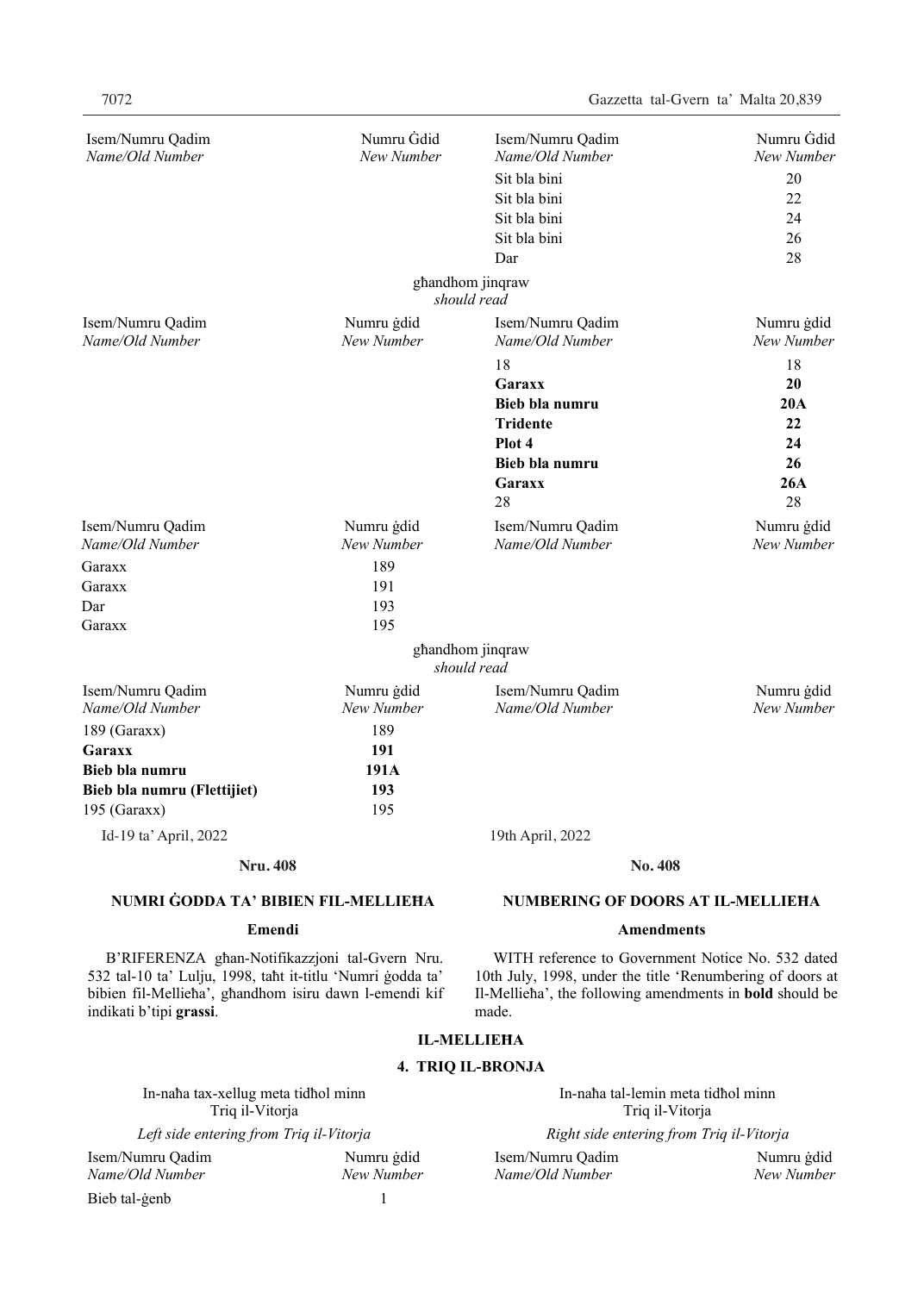| Isem/Numru Qadim<br>Name/Old Number | Numru ġdid<br>New Number | Isem/Numru Qadim<br>Name/Old Number | Numru ġdid<br>New Number |
|-------------------------------------|--------------------------|-------------------------------------|--------------------------|
| 7                                   | 3                        |                                     |                          |
| Bieb bla numru (Dar)                | 5                        |                                     |                          |
| Garaxx                              | 7                        |                                     |                          |
| Garaxx                              | 9                        |                                     |                          |
| Hortensia                           | 11                       |                                     |                          |
| Garaxx                              | 13                       |                                     |                          |
| Garaxx                              | 15                       |                                     |                          |
| 6A, La Paloma                       | 17                       |                                     |                          |
| Garaxx                              | 19                       |                                     |                          |
| Sit bla bini                        | 21                       |                                     |                          |
| Sit bla bini                        | 23                       |                                     |                          |
| St. Tereza                          | 25                       |                                     |                          |
| May Flower                          | 27                       |                                     |                          |
|                                     |                          | ghandhom jinqraw                    |                          |
|                                     |                          | should read                         |                          |
| Isem/Numru Qadim<br>Name/Old Number | Numru ġdid<br>New Number | Isem/Numru Qadim<br>Name/Old Number | Numru ġdid<br>New Number |
| <b>Shalom</b>                       | 1                        |                                     |                          |
| Garaxx                              | 3                        |                                     |                          |
| Garaxx                              | 5                        |                                     |                          |
| <b>Vegas (Flettijiet)</b>           | 7                        |                                     |                          |
| <b>Bieb</b> imbarrat                | 9                        |                                     |                          |
| <b>Garaxx</b>                       | 11                       |                                     |                          |
| Hortensia                           | 13                       |                                     |                          |
| Garaxx                              | 15                       |                                     |                          |
| 17, La Paloma                       | 17                       |                                     |                          |
| Garaxx                              | 19                       |                                     |                          |
| 21, Midgard                         | 21                       |                                     |                          |
| Garaxx                              | 23                       |                                     |                          |
| 25, St. Tereza                      | 25                       |                                     |                          |
| 27, Mayflower                       | 27                       |                                     |                          |
| Id-19 ta' April, 2022               |                          | 19th April, 2022                    |                          |
| <b>Nru. 409</b>                     |                          | No. 409                             |                          |

# **NUMRI ĠODDA TA' BIBIEN FIL-MELLIEĦA**

# **Emendi**

B'RIFERENZA għan-Notifikazzjoni tal-Gvern Nru. 687 tat-8 ta' Ġunju, 2018, taħt it-titlu 'Numri ġodda ta' bibien fil-Mellieħa', għandhom isiru dawn l-emendi kif indikati b'tipi **grassi**.

# **IL-MELLIEĦA**

made.

# **TRIQ IL-MITĦNA L-QADIMA**

In-naħa tax-xellug meta tidħol minn In-naħa tal-lemin meta tidħol minn Triq Ġorġ Borg Olivier<br>
Triq Ġorġ Borg Olivier<br> *Left side entering from Triq Ġorġ Borg Olivier*<br> *Right side entering from Triq Ġorġ l* Isem/Numru Qadim Numru ġdid Isem/Numru Qadim Numru ġdid *Name/Old Number New Number Name/Old Number New Number*

*Left side entering from Triq Ġorġ Borg Olivier Right side entering from Triq Ġorġ Borg Olivier*

**NUMBERING OF DOORS AT IL-MELLIEĦA Amendments** 

WITH reference to Government Notice No. 687 dated 8th June, 2018, under the title 'Numbering of doors at Il-Mellieħa', the following amendments in **bold** should be

27A (Garaxx) 48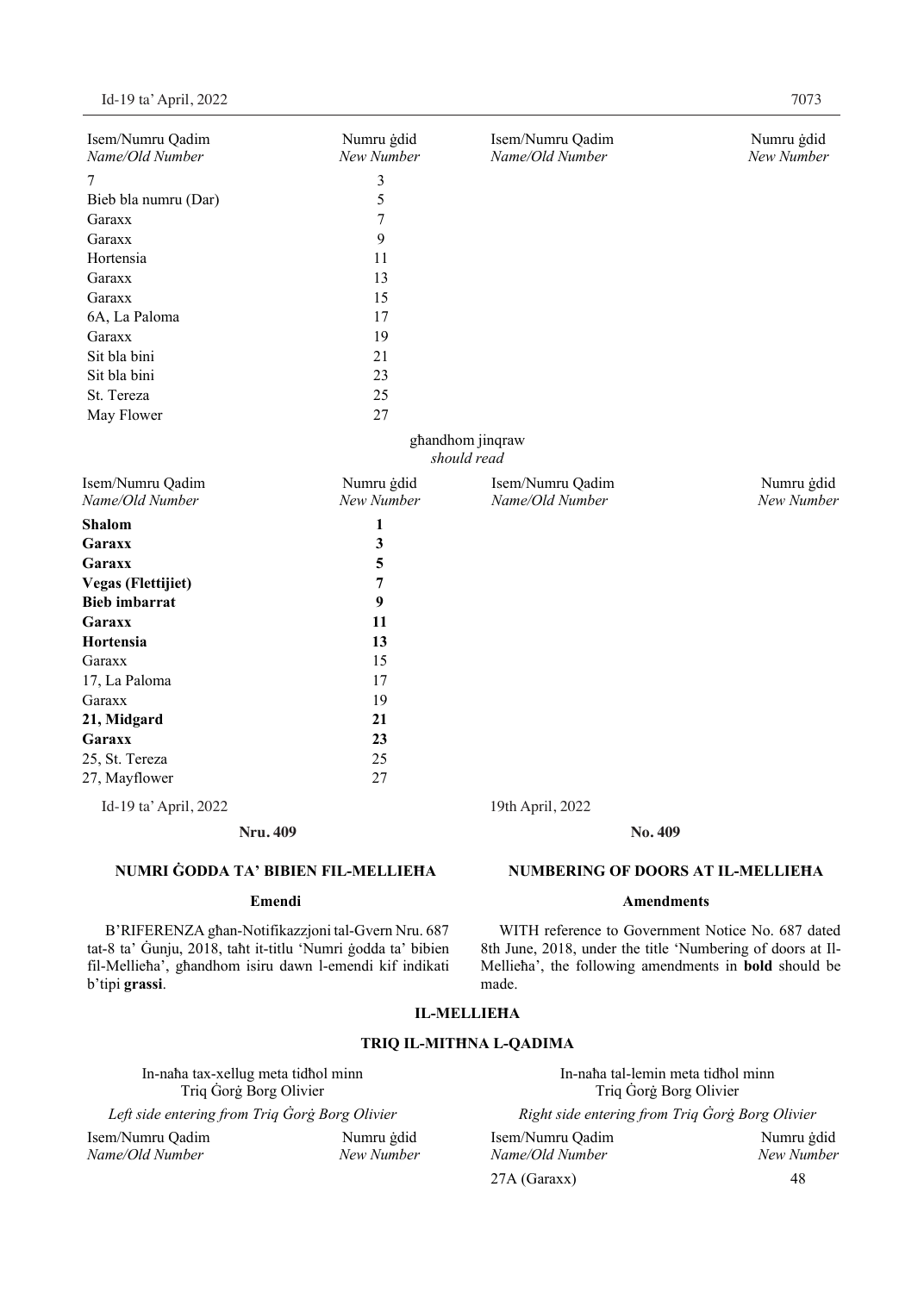| Isem/Numru Qadim<br>Name/Old Number | Numru ġdid<br>New Number | Isem/Numru Qadim<br>Name/Old Number | Numru ġdid<br>New Number |
|-------------------------------------|--------------------------|-------------------------------------|--------------------------|
|                                     |                          | Garaxx                              | 50                       |
|                                     |                          | Garaxx                              | 52                       |
|                                     |                          | 26B, St. John                       | 54                       |
|                                     |                          | Joyce                               | 56                       |
|                                     |                          | Garaxx                              | 58                       |
|                                     |                          | Bieb bla numru                      | 60                       |
|                                     |                          | Bieb bla numru (Dar)                | 62                       |
|                                     |                          | Garaxx                              | 64                       |
|                                     |                          | Sit bla bini                        | 66                       |
|                                     |                          | Garaxx                              | 68                       |
|                                     |                          | ghandhom jinqraw<br>should read     |                          |
| Isem/Numru Qadim<br>Name/Old Number | Numru ġdid<br>New Number | Isem/Numru Qadim<br>Name/Old Number | Numru ġdid<br>New Number |
|                                     |                          | 48 (Garaxx)                         | 48                       |
|                                     |                          | Garaxx                              | 50                       |
|                                     |                          | Bieb bla numru (Dar)                | 52                       |
|                                     |                          | Dahla ghall-garaxxijiet             | 54                       |
|                                     |                          | 56, Joyce                           | 56                       |
|                                     |                          | 58 (Garaxx)                         | 58                       |
|                                     |                          | Bieb bla numru                      | 60                       |
|                                     |                          | Garaxx                              | 62                       |
|                                     |                          | Sit bla bini                        | 64                       |
|                                     |                          | Sit bla bini                        | 66                       |
|                                     |                          | 68 (Garaxx)                         | 68                       |
| Id-19 ta' April, 2022               |                          | 19th April, 2022                    |                          |
| <b>Nru. 410</b>                     |                          | No. 410                             |                          |

# **NUMRI ĠODDA TA' BIBIEN FIL-MOSTA**

# **Emendi**

B'RIFERENZA għan-Notifikazzjoni tal-Gvern Nru. 259 tal-15 ta' Ġunju, 1951, taħt it-titlu 'Numri ġodda ta' bibien fil-Mosta', għandhom isiru dawn l-emendi kif indikati b'tipi **grassi**.

# **NUMBERING OF DOORS AT IL-MOSTA**

#### **Amendments**

WITH reference to Government Notice No. 259 dated 15th June, 1951, under the title 'Renumbering of doors at Il-Mosta', the following amendments in **bold** should be made.

# **IL-MOSTA**

# **TRIQ IL-PONT**

In-naħa tax-xellug meta tidħol minn In-naħa tal-lemin meta tidħol minn Triq il-Bażilika Triq il-Bażilika *Left side entering from Triq il-Bażilika* 

Isem/Numru Qadim Numru ġdid *Name/Old Number New Number Name/Old Number New Number*

# *Right side entering from Triq il-Bażilika*

| 1 gdid | Isem/Numru Oadim | Numru gdid |
|--------|------------------|------------|
| umber  | Name/Old Number  | New Number |
|        | Bieb bla numru   | 14         |
|        | Bieb bla numru   | 16         |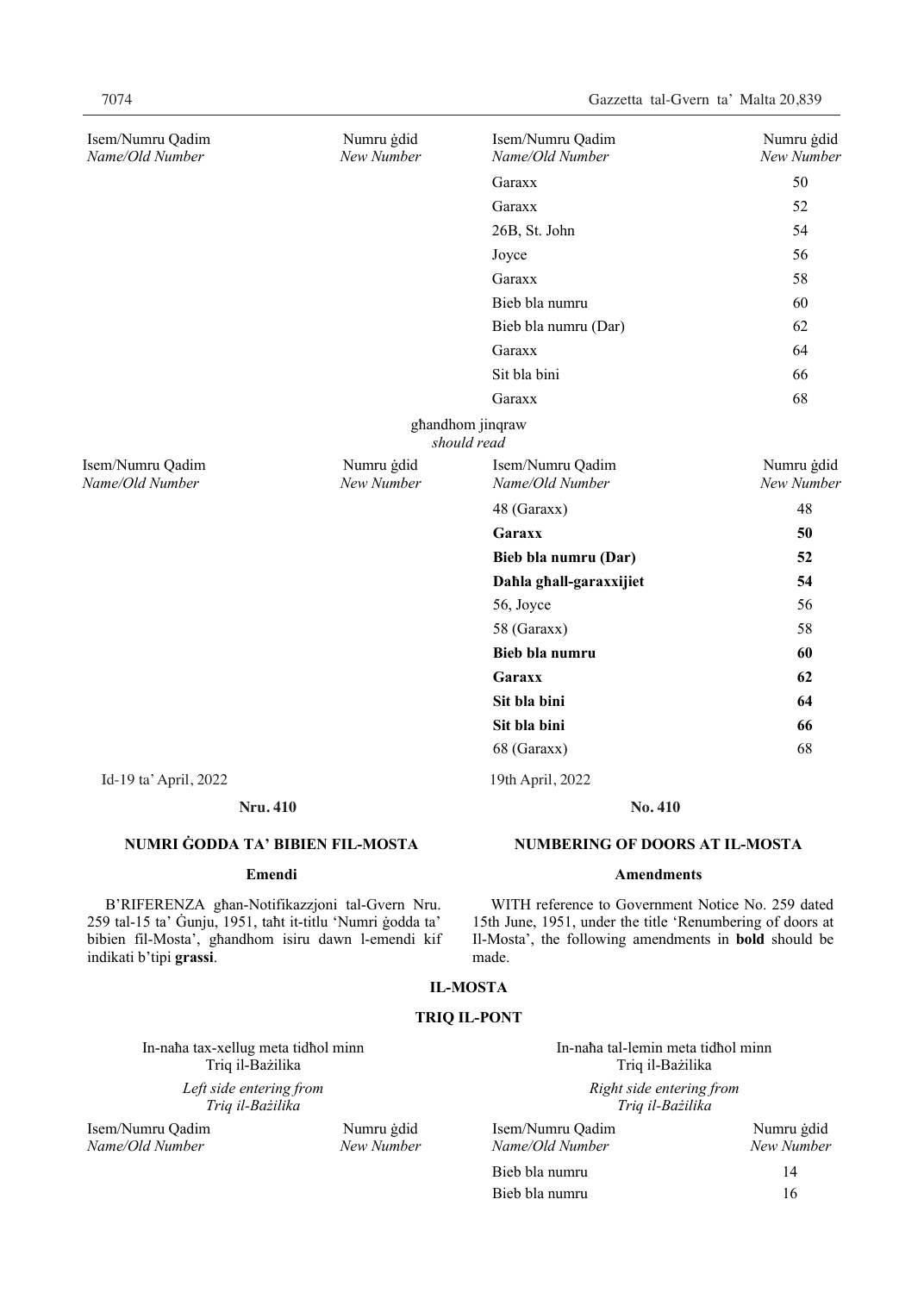Isem/Numru Qadim Numru ġdid Isem/Numru Qadim Numru ġdid *Name/Old Number New Number Name/Old Number New Number* Bieb bla numru 18 160 20 għandhom jinqraw *should read*  Isem/Numru Qadim Numru ġdid Isem/Numru Qadim Numru ġdid *Name/Old Number New Number Name/Old Number New Number* St. Mary (Garaxx) 14 **Bieb bla numru (Dar) 16 Garaxx 16A 18 (Flettijiet) 18**  20, St. Patricks (Garaxx) 20 Id-19 ta' April, 2022 19th April, 2022 Id-19 ta' April, 2022 19th April, 2022

### **Nru. 411 No. 411**

# **NUMRI ĠODDA TA' BIBIEN FIN-NAXXAR**

# **Emendi**

B'RIFERENZA għan-Notifikazzjoni tal-Gvern Nru. 1456 tal-15 ta' Novembru, 2019, taħt it-titlu 'Numri ġodda ta' bibien fin-Naxxar', għandhom isiru dawn lemendi kif indikati b'tipi **grassi**.

# **NUMBERING OF DOORS AT IN-NAXXAR**

# **Amendments**

WITH reference to Government Notice No. 1456 dated 15th November, 2019, under the title 'Numbering of doors at In-Naxxar', the following amendments in **bold** should be made.

# **IN-NAXXAR**

# **1. TRIQ JULES VERNE**

| In-naha tax-xellug meta tidhol minn<br>Triq ir-Raheb Kurradu<br>Left side entering from Triq ir-Raheb Kurradu |                                                                 | In-naħa tal-lemin meta tidħol minn<br>Triq ir-Raheb Kurradu |                          |
|---------------------------------------------------------------------------------------------------------------|-----------------------------------------------------------------|-------------------------------------------------------------|--------------------------|
|                                                                                                               |                                                                 | Right side entering from Triq ir-Raheb Kurradu              |                          |
| Isem/Numru Qadim<br>Name/Old Number                                                                           | Isem/Numru Qadim<br>Numru gdid<br>New Number<br>Name/Old Number |                                                             | Numru gdid<br>New Number |
|                                                                                                               |                                                                 | The Gecko/Hollywood                                         | 104                      |
|                                                                                                               |                                                                 | Sit bla bini                                                | 106                      |
|                                                                                                               |                                                                 | Sit bla bini                                                | 108                      |
|                                                                                                               |                                                                 | Sit bla bini                                                | 110                      |
|                                                                                                               |                                                                 | Grada                                                       | 112                      |
|                                                                                                               |                                                                 | ghandhom jinqraw<br>should read                             |                          |
| Isem/Numru Qadim<br>Name/Old Number                                                                           | Numru gdid<br>New Number                                        | Isem/Numru Qadim<br>Name/Old Number                         | Numru gdid<br>New Number |
|                                                                                                               |                                                                 | 104, The Gecko/Hollywood                                    | 104                      |
|                                                                                                               |                                                                 | Grada                                                       | 106                      |
|                                                                                                               |                                                                 | Grada                                                       | 108                      |
|                                                                                                               |                                                                 | Grada                                                       | <b>110</b>               |
|                                                                                                               |                                                                 | $112$ (Grada)                                               | 112                      |
| Id-19 ta' April, 2022                                                                                         |                                                                 | 19th April, 2022                                            |                          |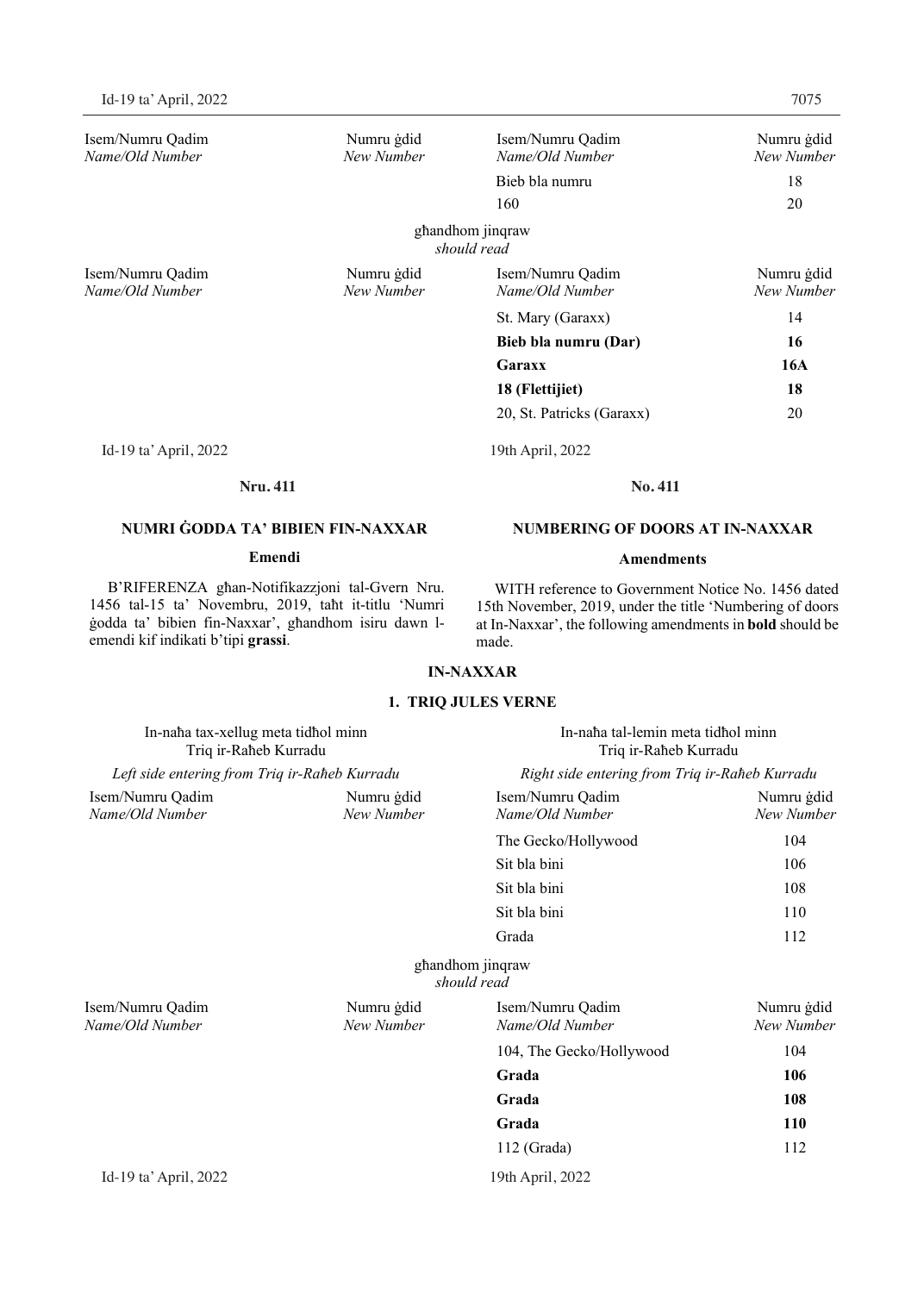# **Nru.** 412 **No.** 412

# **NUMRI ĠODDA TA' BIBIEN FIN-NAXXAR**

# **Emendi**

B'RIFERENZA għan-Notifikazzjonijiet tal-Gvern Nri. 629 tal-20 ta' Lulju, 2001 u 948 tal-11 ta' Settembru, 2012, taħt it-titlu 'Numri ġodda ta' bibien fin-Naxxar', għandhom isiru dawn l-emendi kif indikati b'tipi **grassi**.

#### No. 412

# **NUMBERING OF DOORS AT IN-NAXXAR**

#### **Amendments**

WITH reference to Government Notices Nos. 629 dated 20th July, 2001and 948 dated 11th September 2012, under the title 'Renumbering of doors at In-Naxxar', the following amendments in **bold** should be made.

# **IN-NAXXAR**

# **16. TRIQ L-GĦENIEQ**

| In-naha tax-xellug meta tidhol minn<br>Vjal il-21 ta' Settembru<br>Left side entering from<br>Vjal il-21 ta' Settembru |                          | In-naha tal-lemin meta tidhol minn<br>Vjal il-21 ta' Settembru<br>Right side entering from<br>Vjal il-21 ta' Settembru |                          |
|------------------------------------------------------------------------------------------------------------------------|--------------------------|------------------------------------------------------------------------------------------------------------------------|--------------------------|
|                                                                                                                        |                          |                                                                                                                        |                          |
| Garaxx                                                                                                                 | 67                       |                                                                                                                        |                          |
| Our Lady                                                                                                               | 69                       |                                                                                                                        |                          |
| Eliza (Xatba)                                                                                                          | 71                       |                                                                                                                        |                          |
|                                                                                                                        |                          | ghandhom jinqraw<br>should read                                                                                        |                          |
| Isem/Numru Qadim<br>Name/Old Number                                                                                    | Numru gdid<br>New Number | Isem/Numru Qadim<br>Name/Old Number                                                                                    | Numru gdid<br>New Number |
| Garaxx                                                                                                                 | 67                       |                                                                                                                        |                          |
| Millefiori (Flettijiet)                                                                                                | 69                       |                                                                                                                        |                          |
| <b>Eliza</b>                                                                                                           | 71                       |                                                                                                                        |                          |
| <b>Celine Apartments</b>                                                                                               | 73                       |                                                                                                                        |                          |
| Id-19 ta' April, 2022                                                                                                  |                          | 19th April, 2022                                                                                                       |                          |

# **Nru. Nru. 413 No. 413**

# **NUMRI ĠODDA TA' BIBIEN FIR-RABAT(M)**

# **Emendi**

B'RIFERENZA għan-Notifikazzjoni tal-Gvern Nru. 671 tal-24 ta' Ġunju, 2005, taħt it-titlu 'Numri ġodda ta' bibien fir-Rabat(M)', għandhom isiru dawn l-emendi kif indikati b'tipi **grassi**.

#### No. 413

# **NUMBERING OF DOORS AT IR-RABAT(M)**

### **Amendments**

WITH reference to Government Notice No. 671 dated 24th June, 2005, under the title 'Renumbering of doors at Ir-Rabat(M)', the following amendments in **bold** should be made.

# **IR-RABAT(M)**

# **15. TRIQ INGUANEZ**

*Right side entering from Triq Ġorġ Borg Olivier* 

Isem/Numru Qadim Numru ġdid *Name/Old Number New Number Name/Old Number New Number*

In-naħa tax-xellug meta tidħol minn In-naħa tal-lemin meta tidħol minn Triq Ġorġ Borg Olivier Triq Ġorġ Borg Olivier

*Left side entering from Triq Ġorġ Borg Olivier* 

| Isem/Numru Oadim  | Numru gdid |
|-------------------|------------|
| Name/Old Number   | New Number |
| 27, Vinci Dor     | 67         |
| 28                | 69         |
| 29, Pauline House | 71         |
| Carmen            | 73         |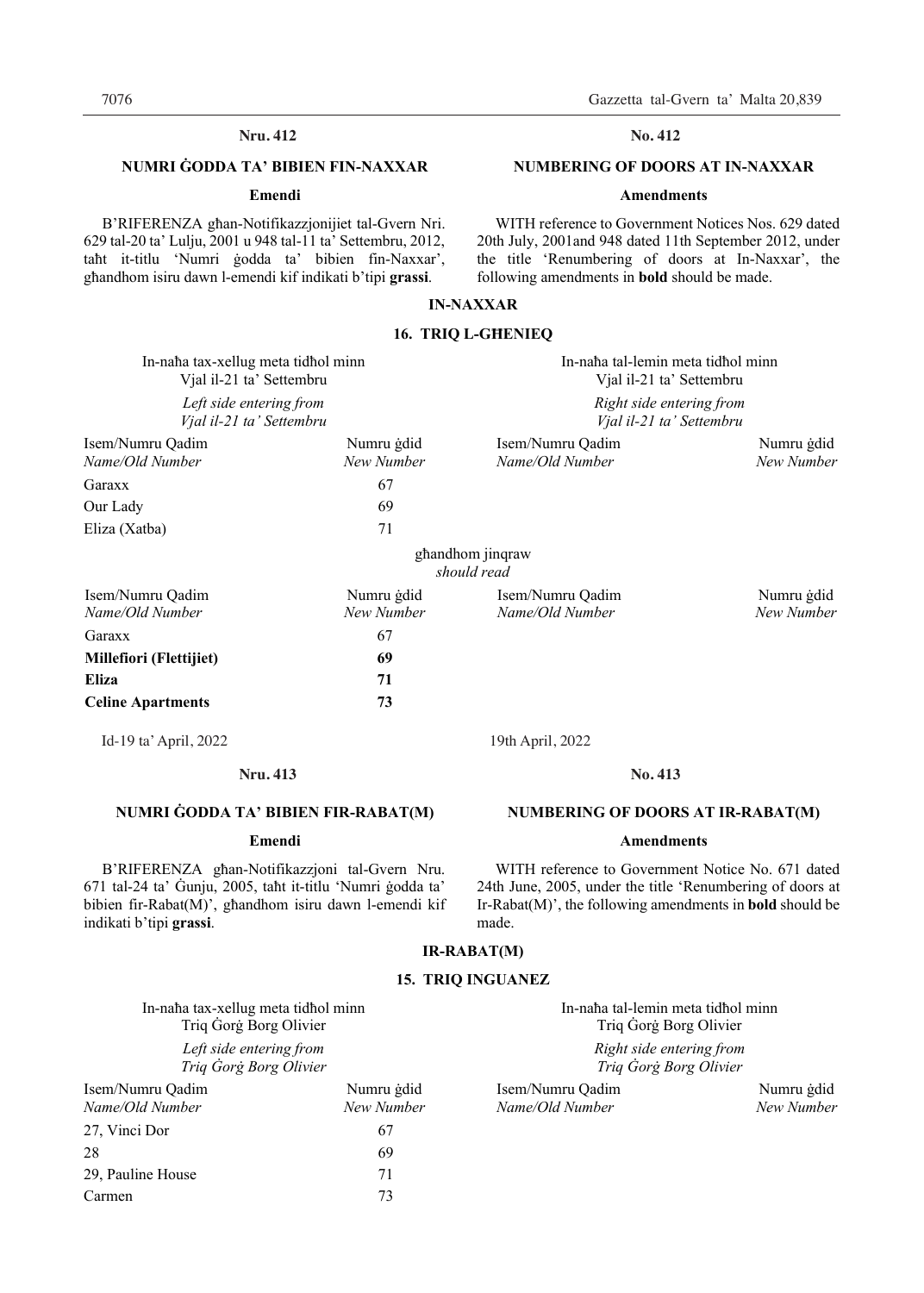| Isem/Numru Qadim             | Numru gdid | Isem/Numru Qadim | Numru gdid |
|------------------------------|------------|------------------|------------|
| Name/Old Number              | New Number | Name/Old Number  | New Number |
| Garage                       | 75         |                  |            |
| 32                           | 77         |                  |            |
| 33                           | 79         |                  |            |
|                              |            | ghandhom jinqraw |            |
|                              |            | should read      |            |
| Isem/Numru Qadim             | Numru gdid | Isem/Numru Qadim | Numru gdid |
| Name/Old Number              | New Number | Name/Old Number  | New Number |
| 67, Vinci Dor                | 67         |                  |            |
| Verdala Heights (Flettijiet) | 69         |                  |            |
| <b>St. Mary's Court</b>      | 71         |                  |            |
| Dahla ghall-garaxxijiet      | 73         |                  |            |
| 77, Maryanne Court           | 75         |                  |            |
| Dahla ghall-garaxxijiet      | 77         |                  |            |
| 79                           | 79         |                  |            |
| Id-19 ta' April, 2022        |            | 19th April, 2022 |            |

**Nru. 414 No. 414**

# **NUMRI ĠODDA TA' BIBIEN FIŻ-ŻEJTUN**

# **Emendi u Prolungament**

B'RIFERENZA għan-Notifikazzjoni tal-Gvern Nru. 405 tat-12 ta' Mejju, 2000, għandhom isiru dawn l-emendi u lprolungament kif indikati b'tipi **grassi**.

WITH reference to Government Notice No. 405 dated 12th May, 2000, the following amendments and prolongation in **bold** should be made.

**NUMBERING OF DOORS AT IŻ-ŻEJTUN** 

**Amendments and Prolongation** 

# **IŻ-ŻEJTUN**

# **15. TRIQ MONS. ANTON PSAILA**

Meta tidħol minn Triq Dun Alwiġ Camilleri *Entering from Triq Dun Alwiġ Camilleri*

# **Emendi -** *Amendments*

| Isem/Numru Qadim<br>Name/Old Number | Numru gdid<br>New Number |
|-------------------------------------|--------------------------|
| Garaxx                              | 8                        |
| Garaxx                              | 9                        |
| 130, Love Nest                      | 10                       |
| ghandhom jinqraw<br>should read     |                          |
| Isem/Numru Oadim<br>Name/Old Number | Numru ģdid<br>New Number |
| 8 (Garaxx)                          | 8                        |
| <b>Amaryllis Court, Mais 2</b>      | 9                        |
| <b>Amaryllis Court</b>              | 10                       |